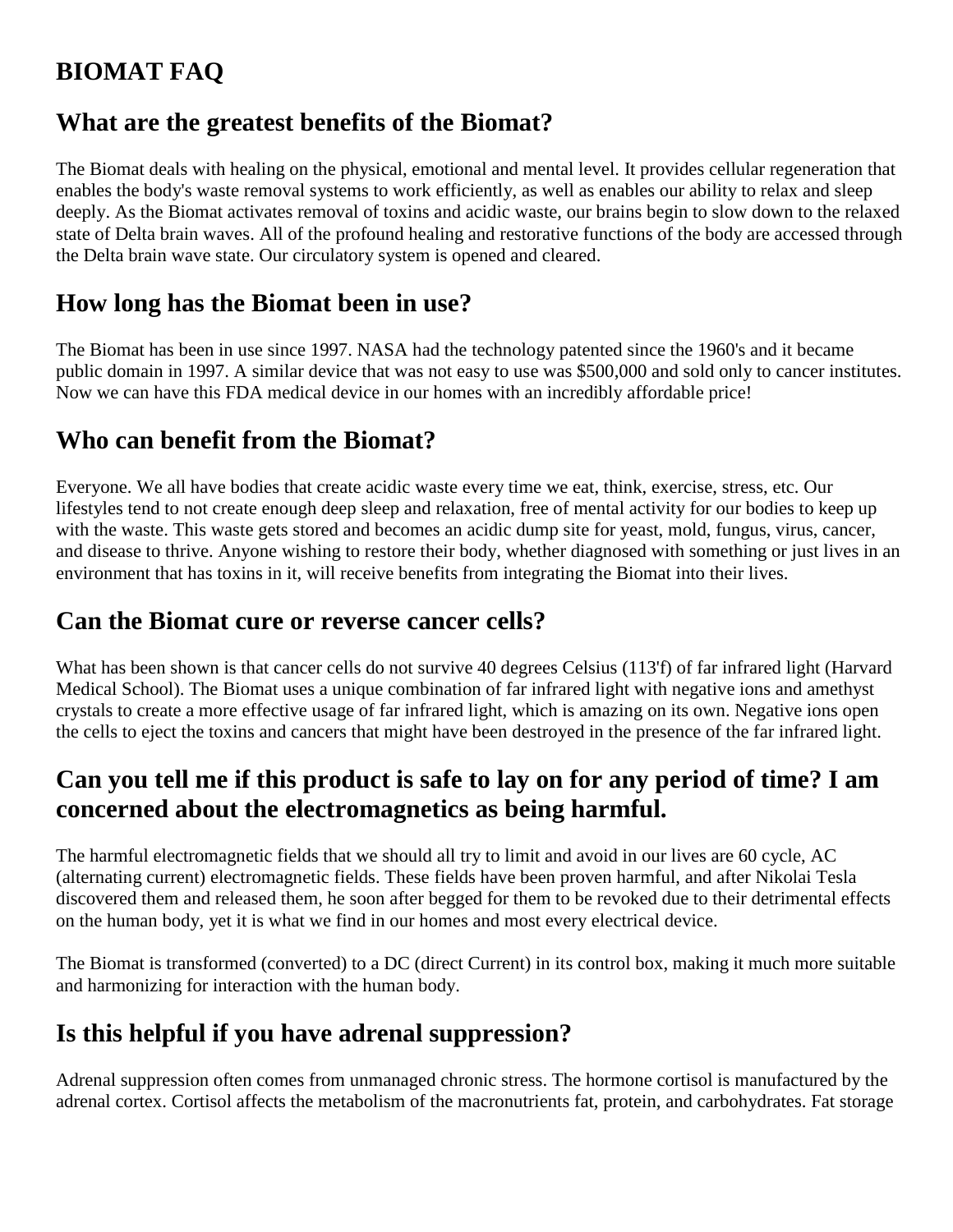of a person suffering from adrenal fatigue is usually found in the midsection. The biomat can help the person suffering with adrenal insufficiency by dramatically reducing cortisol. A recent study conducted by Dr. George Grant, Ph.D., I.M.D., M.Sc., M.Ed., C. Chem., R.M., a former Consultant for Health Canada, found that by using the Biomat, cortisol levels were reduced on a group average from 16.7 to 12.5, a reduction of 25.15%. Subjects were tested before and after using the Biomat for one hour daily over a 3-month period using 3 different biofeedback devices and blood cortisol levels to measure stress reduction. The Biomat quantitatively reduced Stress by 78% as validated by Pre and Post Biofeedback Brain Scans as well as fasting blood test to measure the stress hormone cortisol. These study results were released in 2011.

### **Are there any contraindications?**

It is always recommended to consult with your physician for any specific health concerns. Remember to stay hydrated while using the Biomat. Here is a list of Contraindications:

### **Organ Transplants -**

Recipients of any type of organ transplant (Kidney, Heart, Liver, etc.) are advised not use the Biomat. After an organ transplant, patients will need to take immunosuppressant (anti-rejection) drugs to help prevent their immune system from attacking, or rejecting, the new organ. The use of the Biomat's far infrared rays can interfere with these harsh drugs.

#### **External Pacemaker –**

It is recommended that those with an EXTERNAL pacemaker should not use the Biomat.

*Use with Caution:*

#### **Fever –**

We recommend anyone experiencing a high fever to use the Biomat with no heat and negative ions only.

#### **Joint Injuries –**

We recommend anyone with recent (acute) joint injuries to use the Biomat with no heat and negative ions only. Injuries should not be heated within the first 48 hours, as joints that are chronically hot or swollen may respond poorly to heat.

### **Internal Pacemaker / Defibrillator –**

We recommend anyone who uses an internal pace maker and/or defibrillator to consult their physician before the use of the Biomat. In general, infrared heat has not been shown to interfere or damage pacemakers/defibrillators. However, there may be a small chance of causing interference occasionally. We recommend anyone who uses a pacemaker and/or defibrillator to use the Biomat on low heat only (95F-113F). The use of the Biomat increases circulation of the blood, which can cause an increase in heart beat. Some people who use a pacemaker, experience discomfort since their heart beat is being controlled. If you are experiencing continued discomfort, discontinue use immediately and seek medical attention. For persons with a defibrillator, do not lay the Biomat directly over your device.

#### **Certain Ailments –**

We recommend anyone with the following ailments to use the Biomat on low heat  $(95F - 113F)$  or negative ions only. It is inadvisable to raise the core temperature to high levels of persons with the following conditions: Addison's disease, Systematic Lupus Erythematosus, and Heat Sensitive MS. Anyone with other types of MS can use the Biomat at any setting.